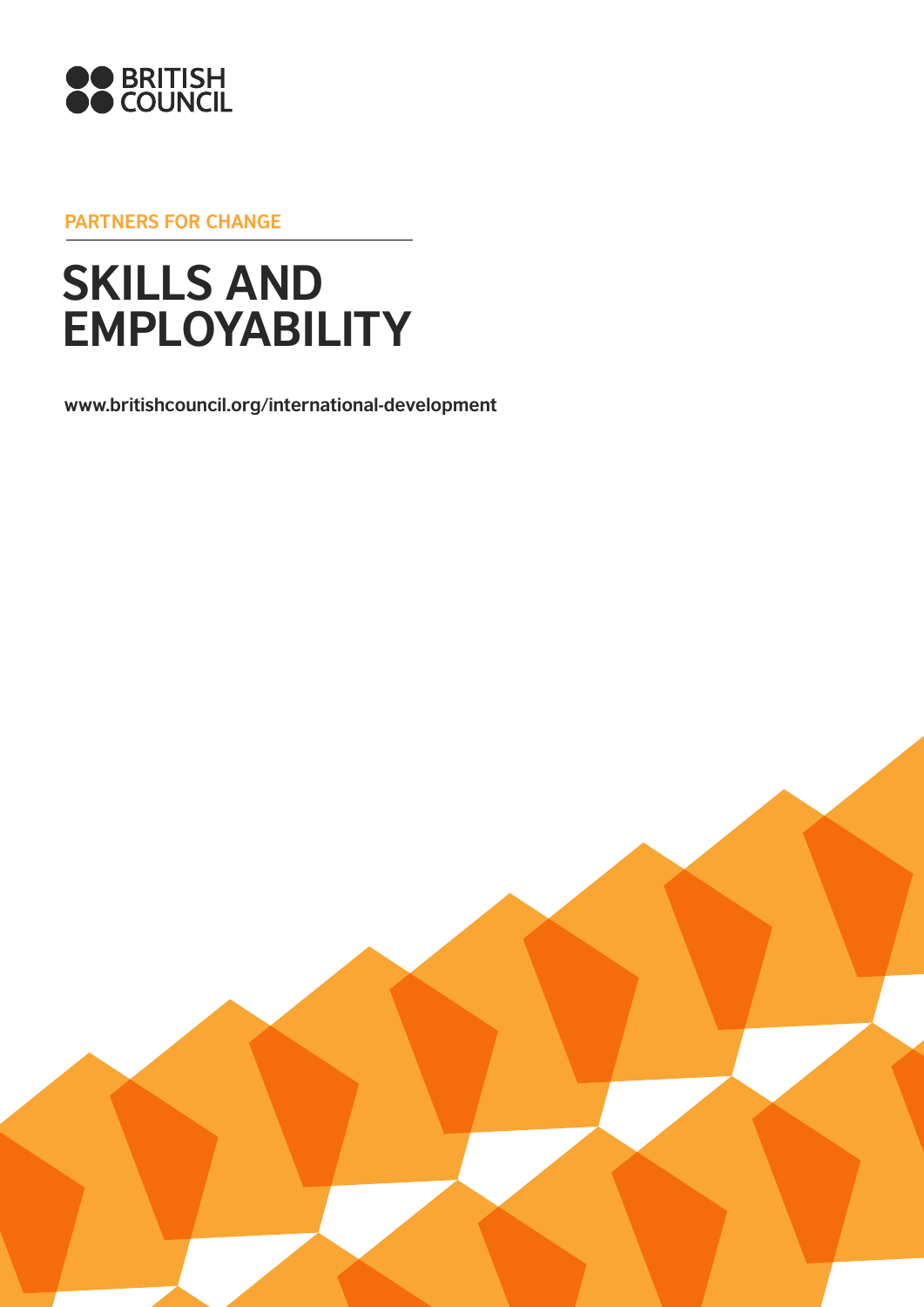# **Partners for change**

The British Council is committed to working in partnership to develop high quality skills systems that help both individuals and economies to prosper and promote stable societies. We believe that sustainable change can occur when skills development activities, such as vocational and higher technical education and professional and enterprise skills training, are aligned with the future needs of industry.

## **Our work**

#### **Improving skills systems**

We work with governments, employers and others to reform policy and improve the relevance and quality of public and private skills systems. In particular, we focus on ways of engaging employers, understanding the labour market and incorporating a holistic approach to quality assurance.

#### **Strengthening skills bodies**

We work with skills bodies so that they are equipped to deal with current challenges and adapt and respond to new ones. Our partners include employer representative organisations, qualification authorities, employment services and education and training institutions.

#### **Developing skills training**

We support leaders, managers, teachers and trainers to develop high quality, competency-based curricula and to deliver these in innovative and stimulating ways. This includes technical, English language, employability and enterprise skills.

#### **Supporting employment and enterprise**

We work with employment and enterprise support services to design innovative ways of helping individuals to reach their potential, from getting a job that uses their skills to developing a successful small business.

## **Our approach**

#### **Working collaboratively**

Successful skills systems require effective dialogue between all stakeholders. We work with governments, employers, education and training institutions and other social partners to develop effective mechanisms for dialogue and action.

#### **Combining local knowledge and global expertise**

When it comes to developing a skills system, there is no single approach for all situations. We combine our knowledge of UK and international good practice with our understanding of local circumstances to develop targeted solutions.

#### **Drawing on unique experience**

We have delivered projects across the globe including in emerging economies and post-conflict and fragile states. Our experience tells us that a combination of strategic system level activities, institutional strengthening and practical service delivery support is the best way to ensure a project makes a sustainable impact.



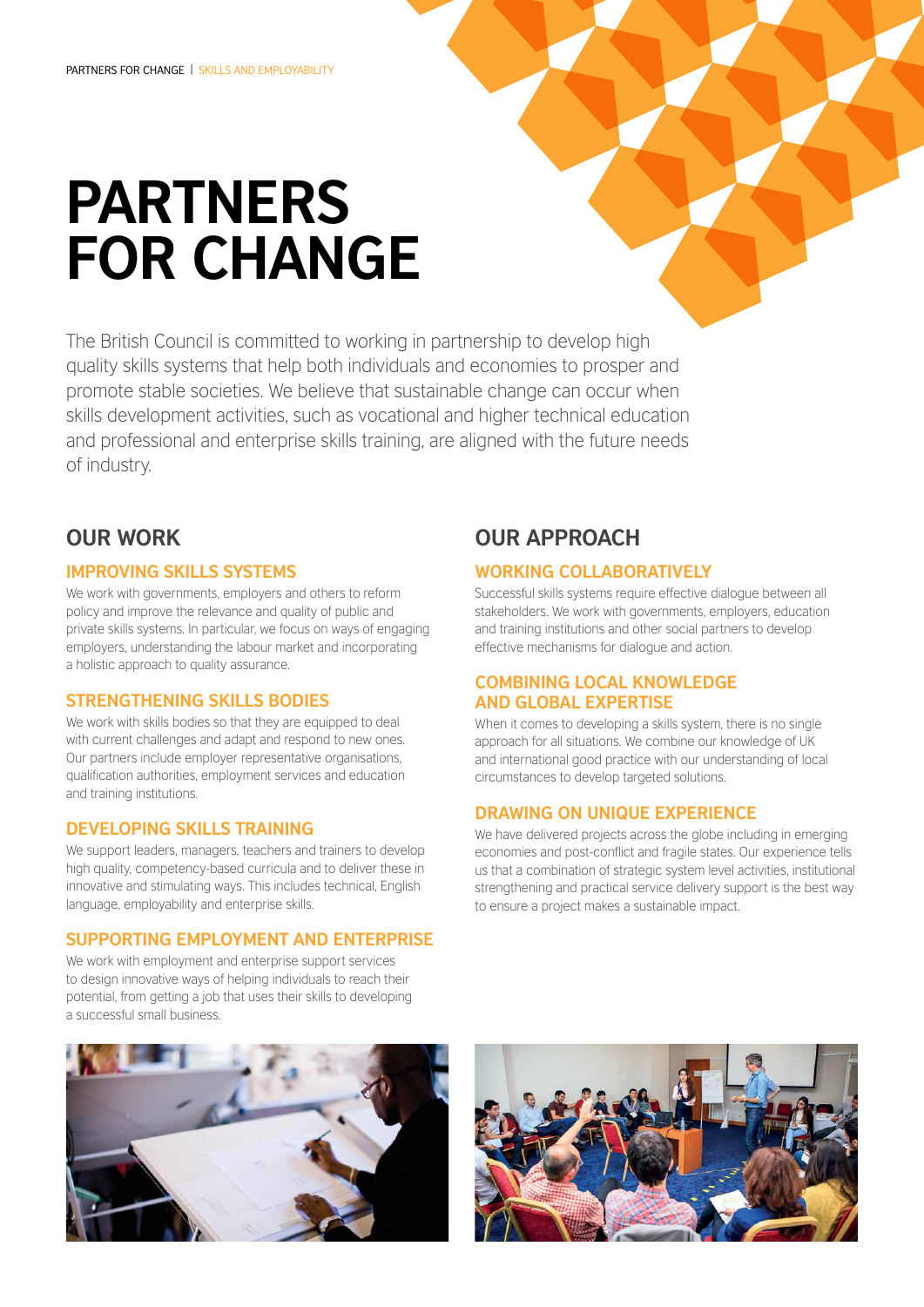

## **OUR TRACK RECORD**

# **Vocational Education and Training Reform Strategy and Pilot**

**Country:** Azerbaijan **client:** European Union **Value:** €2.7 million **Lifecycle:** 2008–11

Through the Vocational Education and Training Reform Strategy and Pilot programme our project team focused on the reform of vocational education and training (VET) in Azerbaijan. Concentrating on the tourism sector, we also developed a pilot in one region to demonstrate the proposed new approaches.

Through workshops, study visits and consultation we worked with policy makers, practitioners, donors and other stakeholders to build capacity and knowledge, test new approaches and develop a new national strategy for VET.

#### **Market-led approach**

Policy makers, education leaders and business representatives were supported with reforming the country's VET system, through training, study visits and 'learningby-doing' sessions. Participants gained the skills to assess current and future labour market needs and to ensure the management and delivery of VET programmes meets these needs.

#### **Communication**

Mechanisms were put in place to encourage dialogue between employers and the government on VET. A Tourism Advisory Board was established to support the Department of Hospitality and Tourism to plan for future skills needs in the sector. More boards are planned for other sectors.

#### **Successful pilot**

A model for delivering competency-based training was piloted in the newly opened Ismayilli Tourism School. As part of this pilot, links with businesses were established to help the school keep up to date with industry needs and support its learners to make the move into employment. Staff at the college were also trained to make use of the model and pass their knowledge on to future trainers.

#### **In demand**

The first cohort of tourism educators and students in the school benefited from this new approach to the curricula. All 39 students were employed upon graduating and demand from employers exceeded supply.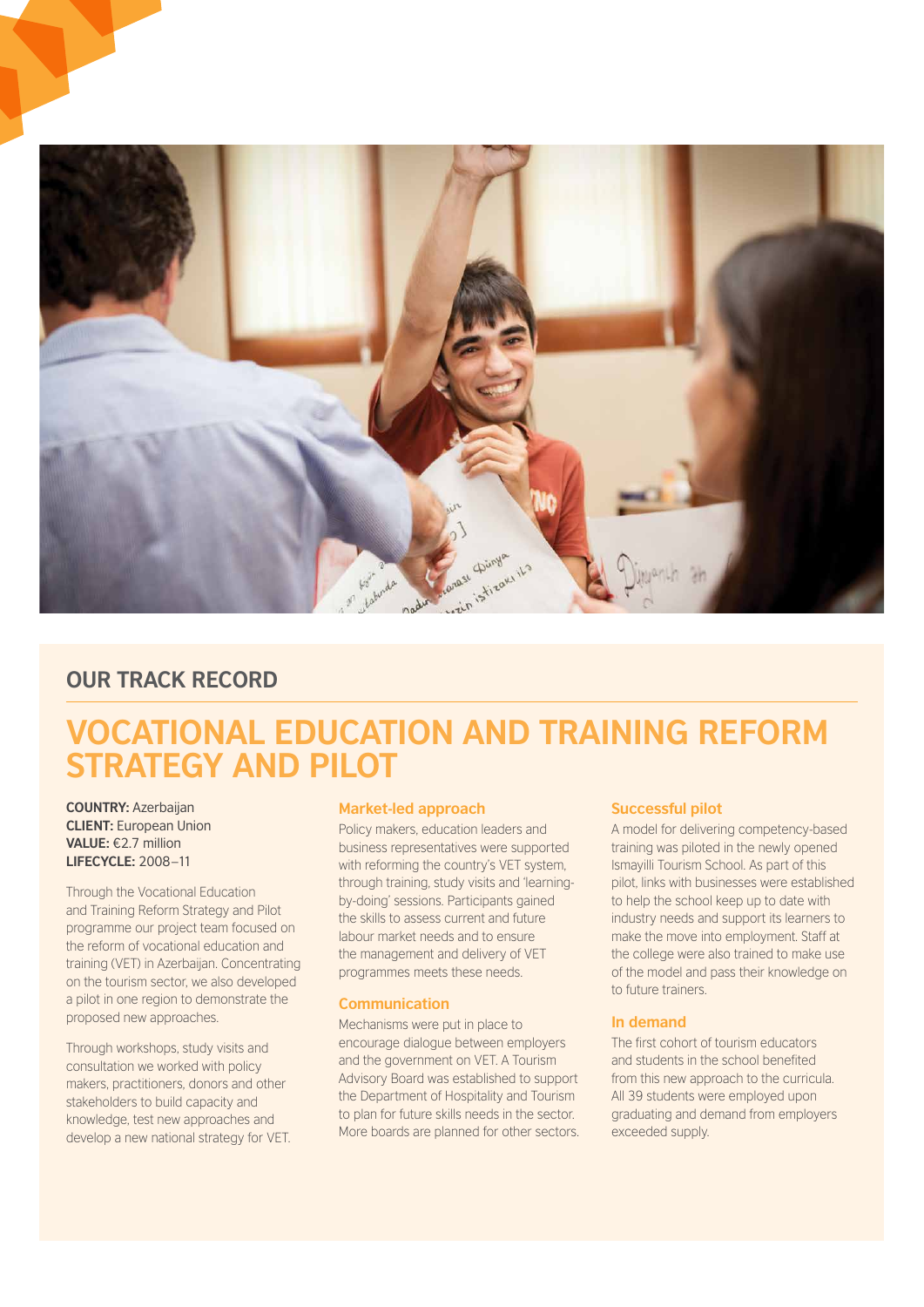### **OUR TRACK RECORD**

# **Libya Technical and Vocational Education and Employment Project**

**COUNTRY: Libya Client:** European Union **Value:** €6.5 million **Lifecycle:** 2013–15

Through the Libya Technical and Vocational Education and Employment Project our team works with vocational schools and colleges across Libya, along with national and regional stakeholders, to establish sustainable ways to respond to the challenges of unemployment, private sector growth and the changing role of the technical and vocational education (TVE) system in today's economy.

#### **Engaging employers**

Employers were involved from the start through the establishment of agro-food, construction and tourism Sector Skills Councils. Their involvement in developing competency standards is ensuring new training is developed to meet employer needs.

#### **Sharing intelligence**

Processes for collecting and sharing labour market information are becoming established. The system will help employment centres match people

to jobs more effectively, ensure training courses are focused on occupations in demand and provide better career information.

#### **New models, curricula and courses**

Colleges are being supported to introduce new management and governance models and to pilot new competencybased curricula.

# **Support to Improving the Quality of Education in Iraq**

**Country:** Iraq **Client:** European Union **Value:** €8.8 million **Lifecycle:** 2011–13

Through the Support to Improving the Quality of Education in Iraq programme our project team has worked to improve the quality and relevance of the country's technical and vocational education and training (TVET). By supporting and bringing together policy makers, industry representatives and education leaders, we have helped to ensure that the workforce has the skills to meet the country's future needs.

#### **Addressing market needs**

In collaboration with policy makers a coherent TVET action programme has been developed. Alongside this, and with support from employers and social partners, competency-based qualifications and curricula have been piloted.

#### **Centres of excellence**

TVET institution leaders and teachers across Iraq have been equipped with the knowledge and confidence they need to

improve the quality of teaching and learning in their institutions. These institutions have been supported to act as centres of excellence so that they can share their knowledge and learning more widely.

#### **Strategic alignment**

A comprehensive TVET strategy and implementation plan has been drawn up by a Policy Steering Group along with senior policy makers. The document has been endorsed by project beneficiaries and government ministries both in central Iraq and the Kurdistan Republic.

#### **Standards and curriculum development**

For the first time, employers, TVET institutions and ministries have had the opportunity to come together and share knowledge. This has led to the development of occupational standards for five occupations and associated curriculum packages, and has introduced the value of a progressive and coherent curriculum ladder.

#### **Toolkit for the future**

A toolkit has been developed to enable beneficiaries to undertake labour market research and draw up their own occupational standards and curriculum packages. This template has been passed on so that it can now be applied to new sectors and occupations.

#### **Leadership programmes**

In total, 36 educational leaders have taken part in the Deans' and Heads' Qualifying Programmes delivered by our project partner, which have included residential training sessions, change management projects and work-shadowing placements with UK college leaders. Evaluation so far shows that modern management techniques are more prevalent and that leaders are taking a more outward-facing approach, having forged links between their institutions and over 60 employers.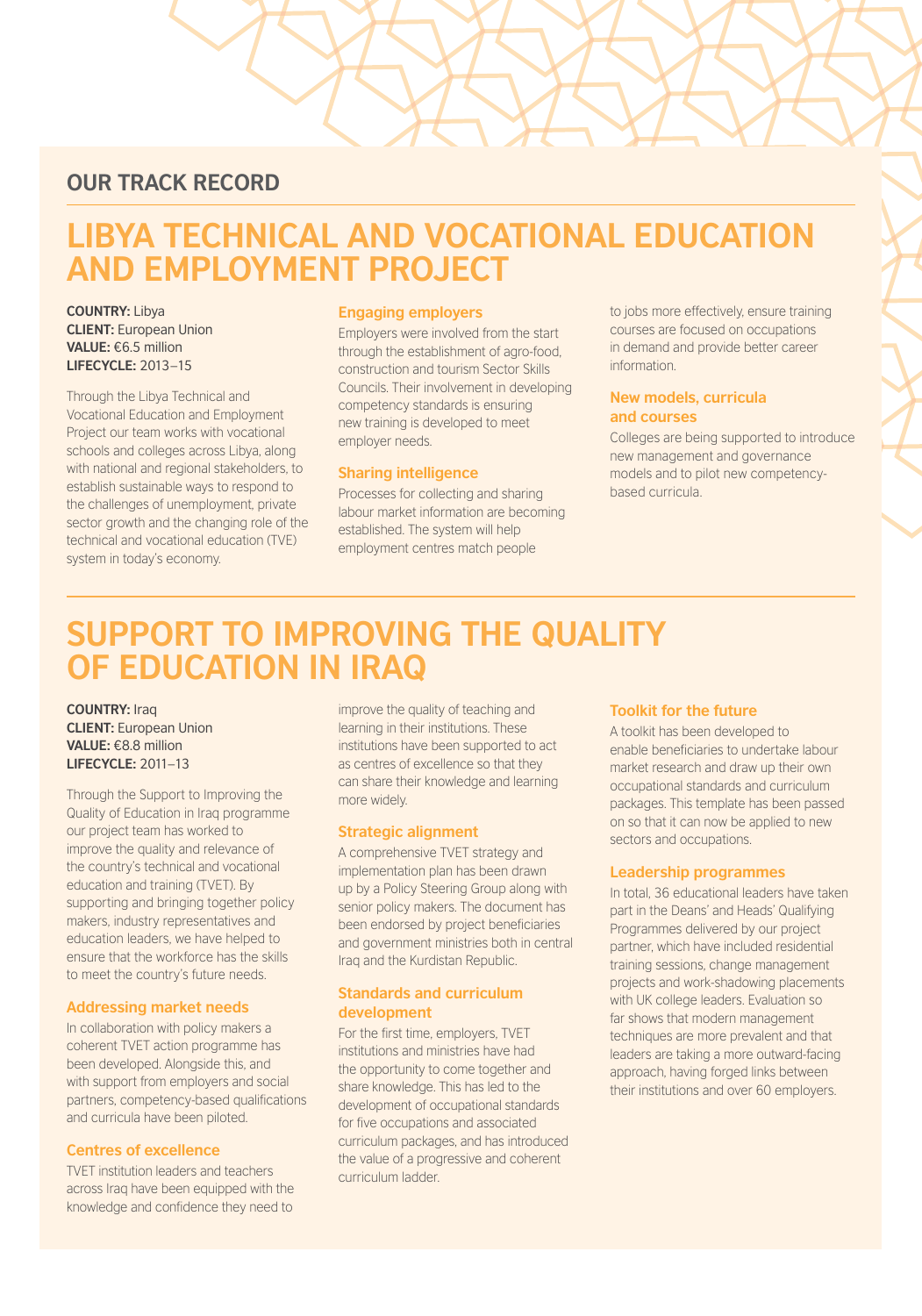### **OUR TRACK RECORD**

# **Widening Opportunities FOR YOUTH EMPLOYABILIT**

#### **COUNTRIES:** Egypt and Tunisia **Lifecycle:** 2011–13

Through the Widening Opportunities for Youth Employability programme we have worked to improve employment opportunities for young people across Egypt and Tunisia. Operating in an unstable political context, we have successfully developed three interlinking strands: entrepreneur and work-based development, changing perceptions of skills and building employer engagement.

#### **Encouraging entrepreneurs**

With support from partners in the corporate sector, entrepreneur training has been delivered to 4,500 young people and an enterprise award scheme has involved 850 individuals in technical and vocational education and training (TVET).

#### **Boosting business**

An initiative to encourage and support new small businesses has brought together 17 key partners, engaged over 300 young entrepreneurs and created 71 new enterprises.

#### **Influencing national strategy**

With policy makers and employers, an apprenticeship model has been established in Egypt and a strategic paper aimed at government has been drawn up, outlining a plan to train and employ 100,000 young people.

#### **Raising the profile of TVET**

Our approach to changing perceptions of skills involves a highly popular social networking initiative for young people, which has attracted over 30,000 followers. Alongside this, facilitated discussions at a senior level have encouraged policy makers and education leaders to consider how to raise the status and profile of TVET.

#### **Getting employers involved**

Business leaders in the region have partnered with UK sector skills organisations and colleges and through capacity building, curriculum development and exchange programmes the project has reached over 5,600 people.



#### **Ghana**

In partnership with Tullow Oil, we provide **scholarships** for vocational studies, technical training and postgraduate degrees in the UK relating to the oil and gas industry. Through a pilot phase in Ghana, we are providing scholarships for 24 Ghanaians to study in the UK to help develop capacity in the oil and gas industry in the country. (Tullow Oil, £8 million, 2011–14)

#### **TURKEY**

#### Through the **Modernisation of Vocational and Technical Education**

programme, we supported policy reform and quality improvement by strengthening the capacity of Turkish authorities to organise and deliver a modern and efficient system of teacher training for technical and vocational education. In doing so, we also assisted in the development of a national human resources development strategy. (European Union, €5 million, 2003–06)

#### **Global**

The British Council's **Skills for Employability** programme focuses on building strong relationships between governments, industries and education and training institutions around the world. We do this by providing partnership and knowledge sharing opportunities to promote higher quality skills development that meets industry needs and helps young people prosper. (2009–14)